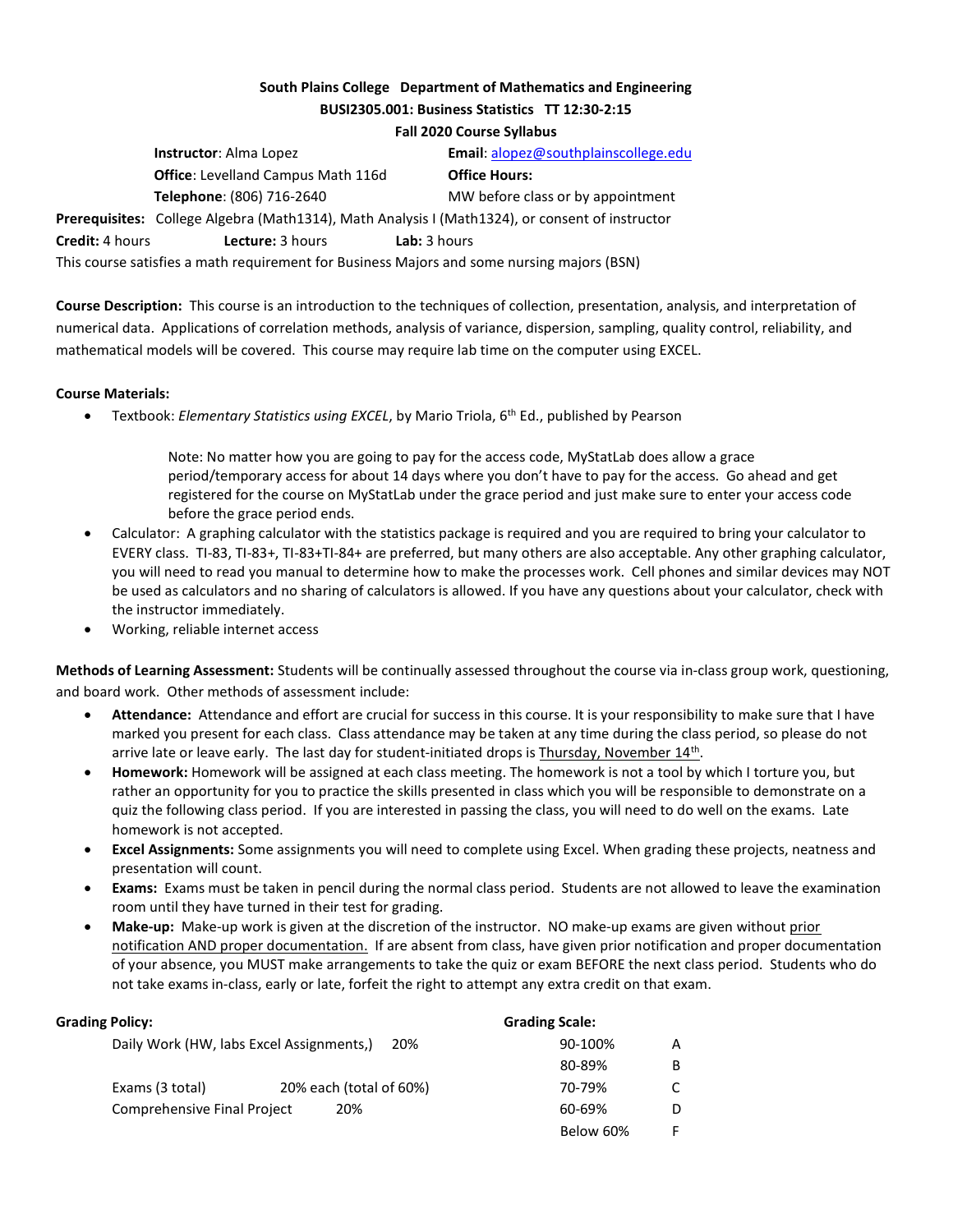#### Student Responsibilities and Expectations:

- 1. Come to class on time and prepared to learn. (Pencils, homework, notebook, calculator)
- 2. Read the syllabus.
- 3. Take notes, participate in class, and complete course assignments early enough to seek help if needed.
- 4. Food and drink are not allowed in class, with the exception of bottled water.
- 5. Cell phones and any other electronic devices must be silenced and put away before entering the classroom. Use of these devices during class will result in a zero for that day's quiz, homework, or exam.
- 6. Be courteous and respectful to your instructor and classmates at all times.
- 7. Use only pencil for all written assignments.

## Resources:

- I am your first and BEST resource for this class! Feel free to come by during my office hours or email me at alopez@southplainscollege.edu .
- Free tutoring is available in M116 on the Levelland campus. Hours for the tutors will be posted by the door of M116.
- Form study groups: Networking is an essential tool both in the classroom and in the workforce!
- Your book that you have already purchased.
- Websites that contain helpful videos: patrickjmt.com khanacademy.com
- $\bullet$

Student Learning Outcomes: Upon completion of this course and receiving a passing grade, the student will be able to:

- 1. Describe the random processes underlying statistical studies.
- 2. Calculate and use probability in solving business problems.
- 3. Compute descriptive statistics, construct graphs for data analysis, and interpret outcomes.
- 4. Compute and interpret measures of central tendency and dispersion.
- 5. Calculate expected values to evaluate multiple outcomes of a decision.
- 6. Describe, interpret, and apply discrete and continuous probability distributions.
- 7. Construct and interpret confidence intervals for means and proportions.
- 8. Formulate, perform, and interpret hypotheses tests (one and two population parameters).
- 9. Calculate, evaluate, and interpret simple linear correlation/regression.
- 10. Use statistical software to graph, compute, and analyze statistical data.

Plagiarism violations include, but are not limited to, the following:

- 1. Turning in a paper that has been purchased, borrowed, or downloaded from another student, an online term paper site, or a mail order term paper mill;
- 2. Cutting and pasting together information from books, articles, other papers, or online sites without providing proper documentation;
- 3. Using direct quotations (three or more words) from a source without showing them to be direct quotations and citing them; or 4. Missing in-text citations.

Cheating violations include, but are not limited to, the following:

- 1. Obtaining an examination by stealing or collusion;
- 2. Discovering the content of an examination before it is given;
- 3. Using an unauthorized source of information (notes, textbook, text messaging, internet, apps) during an examination, quiz, or homework assignment;
- 4. Entering an office or building to obtain an unfair advantage;
- 5. Taking an examination for another;
- 6. Altering grade records;
- 7. Copying another's work during an examination or on a homework assignment;
- 8. Rewriting another student's work in Peer Editing so that the writing is no longer the original student's;
- 9. Taking pictures of a test, test answers, or someone else's paper.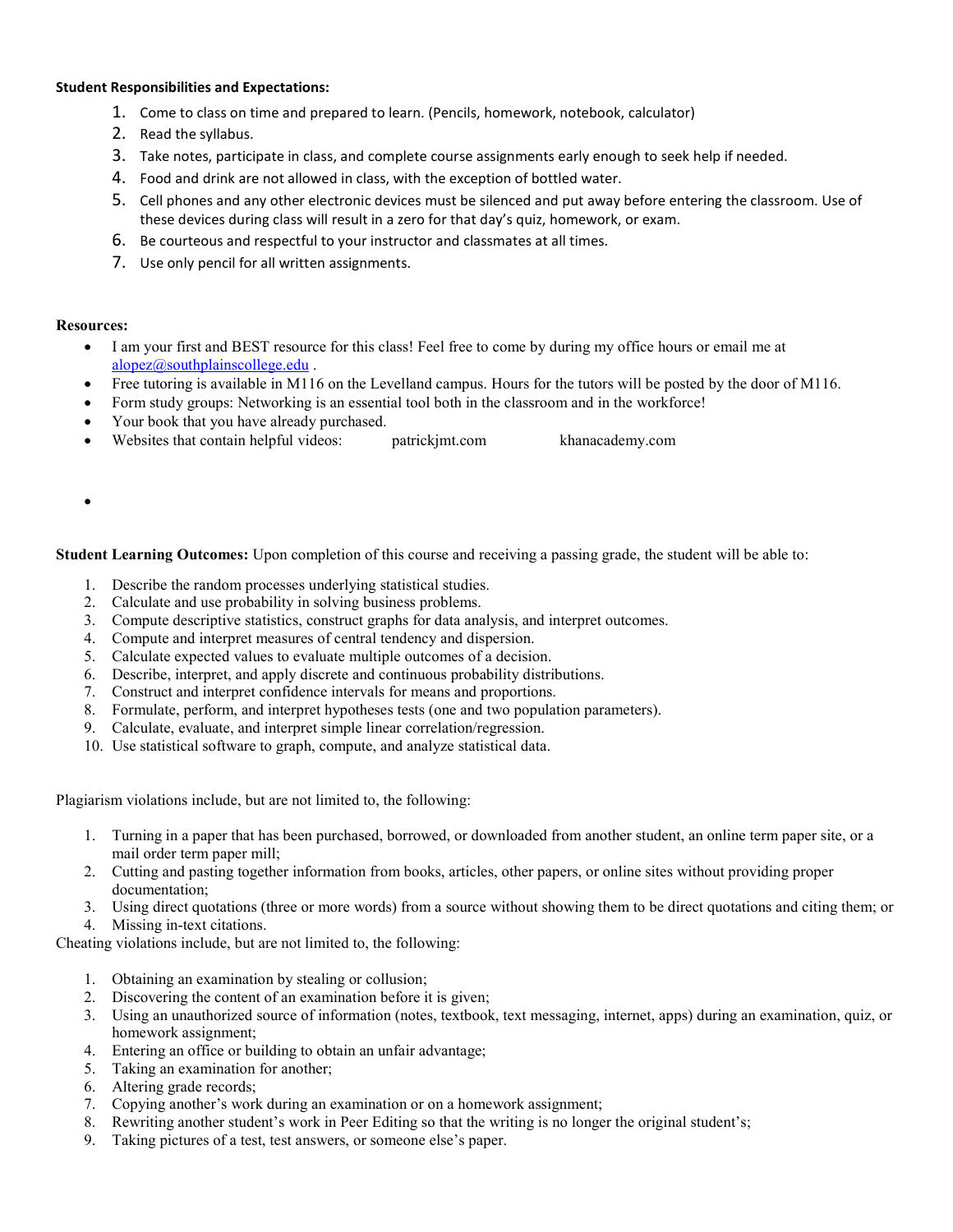Student Code of Conduct Policy: Any successful learning experience requires mutual respect on the part of the student and the instructor. Neither instructor nor student should be subject to others' behavior that is rude, disruptive, intimidating, aggressive, or demeaning. Student conduct that disrupts the learning process or is deemed disrespectful or threatening shall not be tolerated and may lead to disciplinary action and/or removal from class.

Diversity Statement: In this class, the teacher will establish and support an environment that values and nurtures individual and group differences and encourages engagement and interaction. Understanding and respecting multiple experiences and perspectives will serve to challenge and stimulate all of us to learn about others, about the larger world and about ourselves. By promoting diversity and intellectual exchange, we will not only mirror society as it is, but also model society as it should and can be.

Disability Statement: Students with disabilities, including but not limited to physical, psychiatric, or learning disabilities, who wish to request accommodations in this class should notify the Disability Services Office early in the semester so that the appropriate arrangements may be made. In accordance with federal law, a student requesting accommodations must provide acceptable documentation of his/her disability to the Disability Services Office. For more information, call or visit the Disability Services Office at Levelland (Student Health & Wellness Office) 806-716-2577, Reese Center (Building 8) 806-716-4675, or Plainview Center (Main Office) 806-716-4302 or 806-296-9611.

Nondiscrimination Policy: South Plains College does not discriminate on the basis of race, color, national origin, sex, disability or age in its programs and activities. The following person has been designated to handle inquiries regarding the non-discrimination policies: Vice President for Student Affairs, South Plains College, 1401 College Avenue, Box 5, Levelland, TX 79336. Phone number 806-716-2360.

Title IX Pregnancy Accommodations Statement: If you are pregnant, or have given birth within six months, Under Title IX you have a right to reasonable accommodations to help continue your education. To activate accommodations you must submit a Title IX pregnancy accommodations request, along with specific medical documentation, to the Director of Health and Wellness. Once approved, notification will be sent to the student and instructors. It is the student's responsibility to work with the instructor to arrange accommodations. Contact the Director of Health and Wellness at 806-716-2362 or email cgilster@southplainscollege.edu for assistance.

Campus Concealed Carry: Texas Senate Bill - 11 (Government Code 411.2031, et al.) authorizes the carrying of a concealed handgun in South Plains College buildings only by persons who have been issued and are in possession of a Texas License to Carry a Handgun. Qualified law enforcement officers or those who are otherwise authorized to carry a concealed handgun in the State of Texas are also permitted to do so. Pursuant to Penal Code (PC) 46.035 and South Plains College policy, license holders may not carry a concealed handgun in restricted locations. For a list of locations and Frequently Asked Questions, please refer to the Campus Carry page at: http://www.southplainscollege.edu/campuscarry.php

Pursuant to PC 46.035, the open carrying of handguns is prohibited on all South Plains College campuses. Report violations to the College Police Department at 806-716-2396 or 9-1-1.

SPC Bookstore Price Match Guarantee Policy: If you find a lower price on a textbook, the South Plains College bookstore will match that price. The difference will be given to the student on a bookstore gift certificate! The gift certificate can be spent on anything in the store.

If students have already purchased textbooks and then find a better price later, the South Plains College bookstore will price match through the first week of the semester. The student must have a copy of the receipt and the book has to be in stock at the competition at the time of the price match.

The South Plains College bookstore will happily price match BN.com & books on Amazon noted as *ships from and sold by* Amazon.com. Online marketplaces such as Other Sellers on Amazon, Amazon's Warehouse Deals, fulfilled by Amazon, BN.com Marketplace, and peer-to-peer pricing are not eligible. They will price match the exact textbook, in the same edition and format, including all accompanying materials, like workbooks and CDs.

A textbook is only eligible for price match if it is in stock on a competitor's website at time of the price match request. Additional membership discounts and offers cannot be applied to the student's refund.